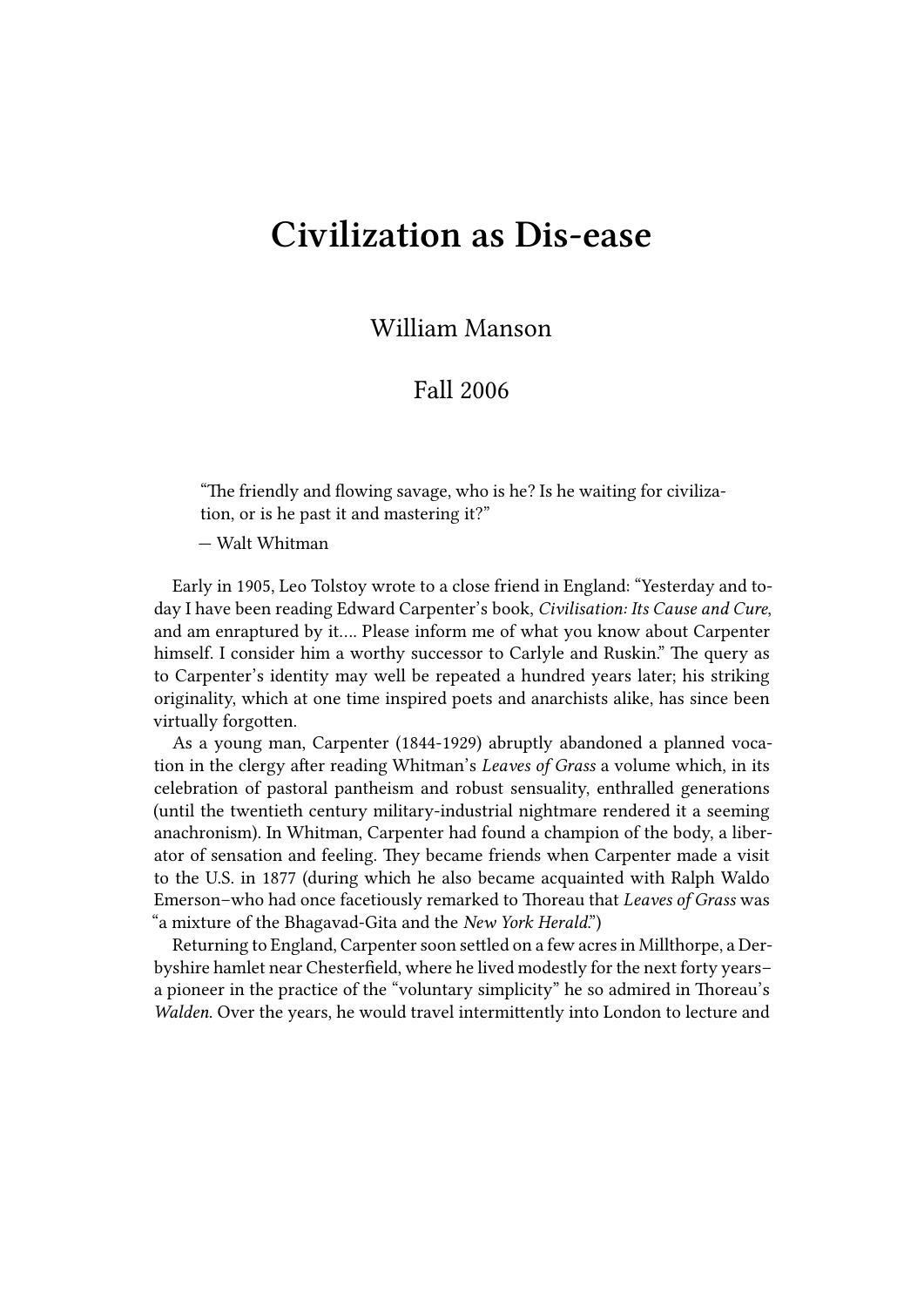to offer his pastoral-aesthetic (or "green"?) brand of anarchism to the lively discussions spearheaded by such figures as William Morris and the expatriate Prince Pyotr Kropotkin. Like the poet Oscar Wilde–who once characterized philistines as knowing "the price of everything and the value of nothing"–Carpenter deplored commercial regimentation and the stunting of aesthetic-spiritual qualities.

Like Thoreau–and unlike Marx–Carpenter emphasized a transformation of sensibility which would prefigure the restructuring of society. In particular, the intimate contact with the aesthetic delights of the natural world would overcome alienation and lead to renewed spiritual evolution–a pantheistic "cosmic consciousness" which is the true religiosity.

Today, "living" as we do in the entirely dehumanized megamachine, it is almost impossible to recapture the lyrical, pastoral-humanism and pantheistic sensibility of such pre-1914 poets as Carpenter, whose *Towards Democracy* (1883) embraced the Whitmanesque celebration of human self-realization in harmony with nature. Carpenter's sensibility also greatly influenced the young D.H. Lawrence, a not-toodistant neighbor in rural England. Carpenter, perhaps more boldly than Lawrence, also praised the varieties of bodily-spiritual Eros in such books as *Love's Coming of Age* (1896) and *The Intermediate Sex* (1908).

Unlike the German "anti-Civilization" (really anti-cosmopolitan) movement of a century ago–which linked a crude Social Darwinism with the racial mystique of the Volk–Carpenter combined the communitarian ideals of Kropotkin with the romantic humanism of Whitman. Modern civilization, distorting human nature and generating enmity and strife, could be overcome by rediscovering communal reciprocity (and what we might now call a "spiritual ecology").

Carpenter's *Civilisation*, which had so fascinated Tolstoy, was initially outlined in a lecture to the Fabian Society in 1888. Carpenter had often puzzled over the "strange sense of mental unrest which marks our populations, and which amply justifies Ruskin's cutting epigram: that our two objects in life are, 'Whatever we have–get more; and wherever we are–go somewhere else." This pervasive sense of agitation, of dis-ease, seemed symptomatic of artificial, strife-ridden modernity, of "Civilization."

Friedrich Engels, remaining prominent in English socialist circles after Marx's death in 1883, in fact had published his treatise on cultural evolution the following year. Drawing upon the American proto-anthropologist L. H. Morgan's *Ancient Society* (1877), Engels managed to sketch the lineaments of "primitive communism" and to trace the historical origins of inequality, class stratification, and the State. Carpenter–undoubtedly influenced by Engels–was nonetheless closer to the Romantic poets' meditations on modern alienation and their imaginative reconstruction of idealized, egalitarian communities.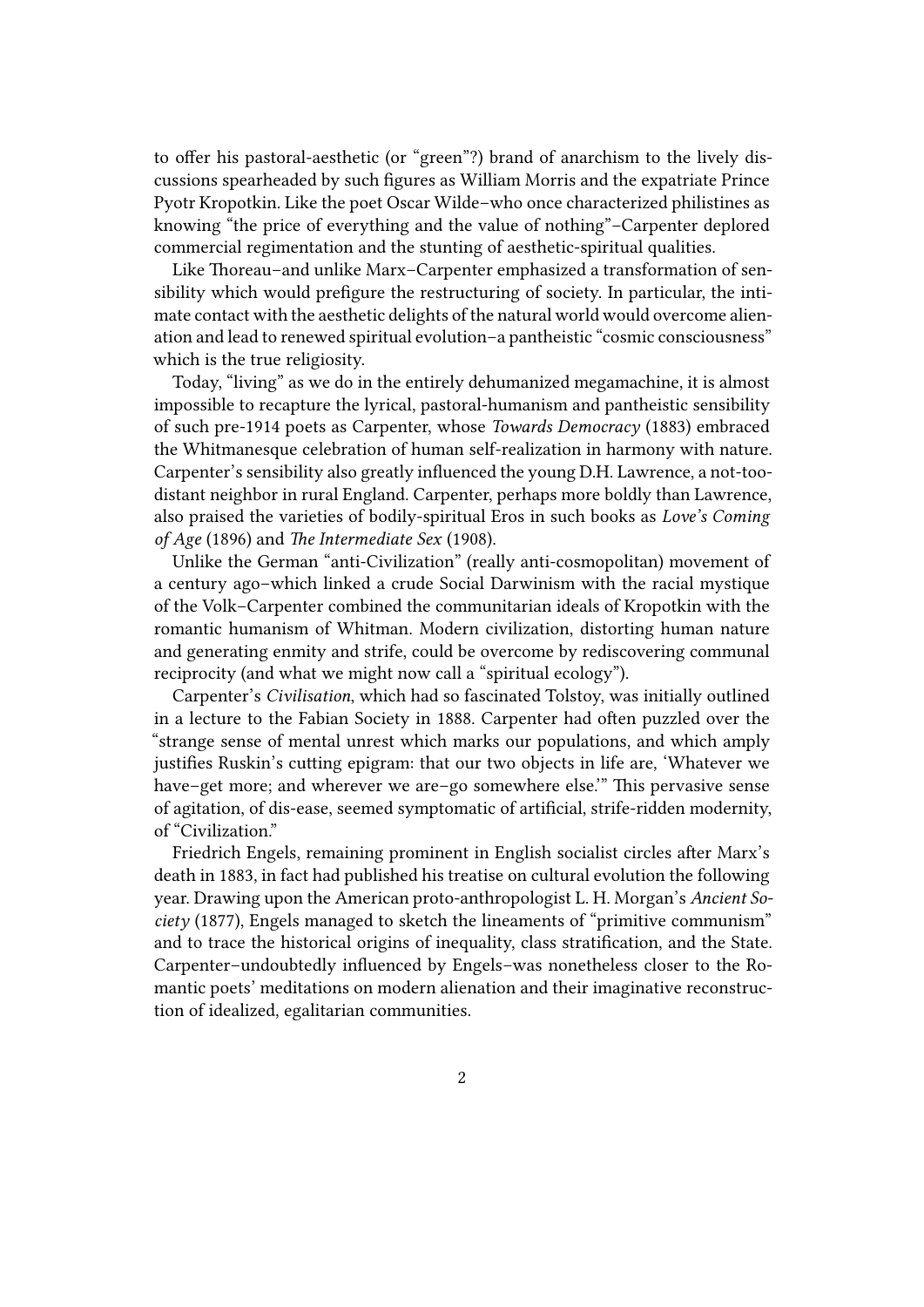Social reciprocity and "mutual aid," as Kropotkin argued and anthropologists later documented, largely characterized tribal cultures prior to conquest by predatory, imperialistic Civilizations. When Community was forcibly superseded by Mammon, fragmentation ensued, characterized by "warfare of classes and individuals, abnormal development of some to the detriment of others, and consumption of the [social] organism by masses of social parasites." This organic analogy, in which the structural-normative integrity of "primitive society" is likened to a self-regulating organism, was also taken up by early twentieth century British anthropologists like A. R. Radcliffe-Brown.

In *The Decline of the West* (1922), Oswald Spengler carried the analogy further, characterizing modern Civilization as the decadent, terminal stage in the life-cycle of European *Kultur*. More generally, Carpenter had already noted that no culture has "come through and passed beyond this stage" of Civilization–and most have succumbed "soon after the main symptoms had been developed."

In vivid prose, Carpenter exhumed the pathogenic roots of modern discord: the change from communal to private property; the replacement of matricentricity with a male domination which "turned the woman into the property of the man"; the polarization of class antagonisms founded upon expropriation of wealth; and the institutionalization of slavery, serfdom, and wage-labor. Like Engels (as well as Nietzsche), Carpenter saw expanding State power as symptomatic of the breakdown of traditional community:

"If each man remained in organic adhesion to the general body of his fellows, no serious dis-harmony could occur; but it is when the vital unity of the body politic becomes weak that it has to be preserved by artificial means, and thus it is that with the decay of the primitive and instinctual social life there springs up a form of government which is no longer the democratic expression of the life of the whole people; but a kind of outside authority and compulsion thrust upon them by a ruling class or caste."

Laws and penal sanctions, not only tools of ruling-class coercion, were more broadly symptomatic of the social fragmentation resulting from the destruction of tribal communities. (This theme was imaginatively treated in Dostoevsky's fantastic tale "Dream of the Ridiculous Man.") One can't help wondering whether Carpenter, like William Morris, was thinking of the centuries-old English peasant "commons" destroyed by Parliament's Enclosure Acts (1760 through 1830).

The isolated individual, alienated from communal solidarity, was further estranged from the natural world. The loss of direct, intuitive perception was compensated for by abstract thought: "man builds himself an intellectual world apart from the great actual universe around him; the 'ghosts of things' are studied in books; the student lives indoors, he cannot face the open air…". Yet this denial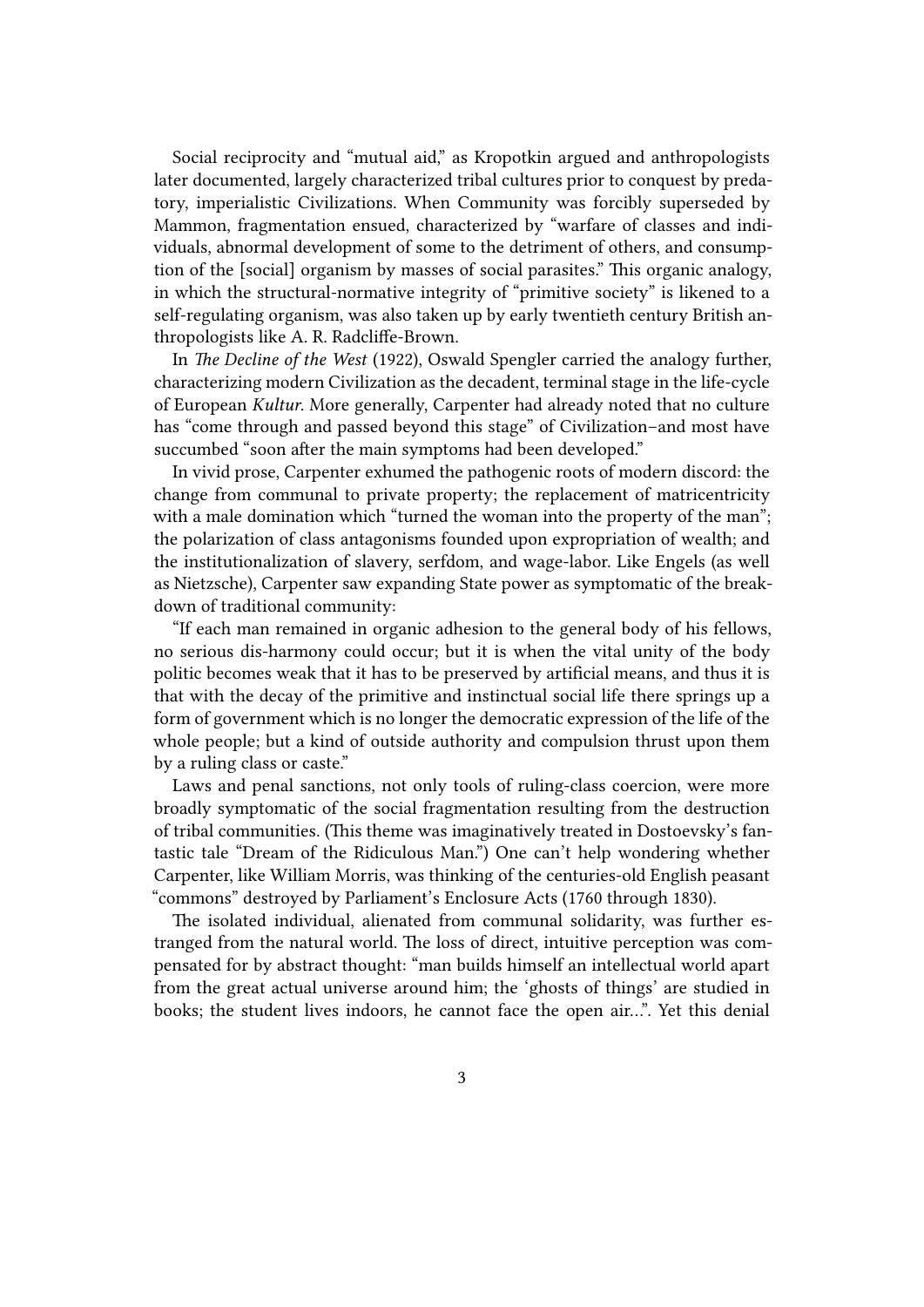of the immediacy of bodily-sensuous experience quite literally results in physical dis-ease: "he falls prey to his own organs."

The Cartesian subject-object dichotomy, Bacon's dominion over nature, Newton's "single vision": all manifested the pervasive alienation from ecological relatedness of urban-industrial Civilization. But scientific knowledge would be superseded by "a higher order of perception or consciousness": "self-consciousness" would evolve toward "cosmical consciousness." Carpenter therefore urged that "Civilization" be defined as a transitory stage in the psycho-spiritual evolution of humanity–as a phase of social dis-ease antecedent to the restoration of wholeness and to further harmonious development.

Rather than calling for a return to some hypothetical "Paleolithic consciousness," Carpenter's vision is closer to that of the pathbreaking psychologist Abraham Maslow: after attaining self-actualization, human cognition may evolve further toward a "transpersonal consciousness" (pure "Being-Cognition"?). Carpenter foreshadowed by a century the rediscovery of "ecopsychology"–i.e., modes of experiential connectedness with nature and the cosmos almost entirely stifled in modern Civilization, but lying dormant, ready to transform the pervasive false consciousness into the fundamentally "aesthetic ethos" heralded by poets as disparate as Schiller, Whitman, Wilde–and Carpenter .

## **References for further reading**

A. Maude, *The Life of Tolstoy: Later Years* (London: Constable, 1910)

F. Schyberg, *Walt Whitman* (New York: Columbia, 1951) "Biophilia: Toward Rehumanization." Fifth Estate, spring 2003

E. Carpenter, *Civilization: Its Cause and Cure* (New York: Scribners, 1921)

F. Engels. *The Origin of the Family, Private Property and the State* (New York: Penguin, 1986)

E. Carpenter, *My Days and Dreams* (London: Allen & Unwin, 1918)

A. Maslow, *Toward a Psychology of Being* (second edition; Van Nostrand, 1962).

T. Roszak, *Voice of the Earth: An Exploration of Ecopsychology* (New York: Touchstone, 1993).

H. Marcuse, *An Essay on Liberation* (Boston: Beacon, 1969)